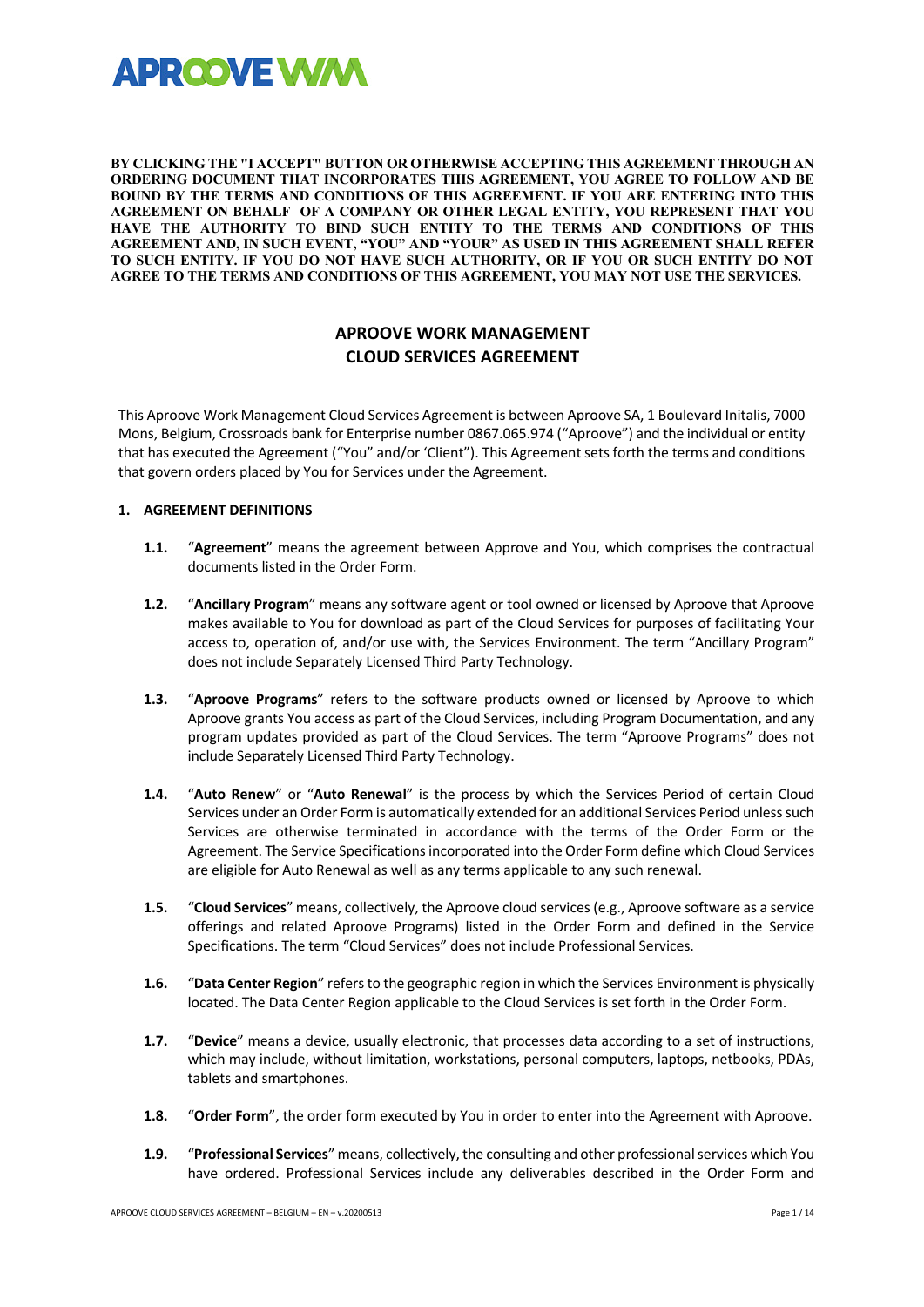

delivered by Aproove to You under the Order Form. The term "Professional Services" does not include Cloud Services.

- **1.10.** "**Program Documentation**" refers to the user manuals referenced within the Service Specifications for Cloud Services, as well as any help windows and readme files for the Aproove Programs that are accessible from within the Services. The Program Documentation describes technical and functional aspects of the Aproove Programs. You may access the documentation online at: https://aproove.com/en-us/aproove-work-management-resources or such other address specified by Aproove.
- **1.11.** "**Separate Terms**" refers to separate license terms between You and a third party licensor that are specified in the Program Documentation, Service Specifications, readme or notice files and that apply to Separately Licensed Third Party Technology.
- **1.12.** "**Separately Licensed Third Party Technology**" refers to third party technology that is licensed under Separate Terms and not under the terms of the Agreement.
- **1.13.** "**Services**" means, collectively, both the Cloud Services and Professional Services that You have ordered.
- **1.14.** "**Services Environment**" refers to the combination of hardware and software components owned, licensed or managed by Aproove to which Aproove grants You and Your Users access as part of the Cloud Services which You have ordered. As applicable and subject to the terms of the Agreement, Aproove Programs, Your Content may be hosted in the Services Environment.
- **1.15.** "**Service Specifications**" means the descriptions accessible online at https://www.aproove.com, or such other address specified by Aproove, that are applicable to the Services under the Agreement, including any Program Documentation, hosting, support and security policies (for example, Aproove Cloud Hosting and Delivery Policies), and other descriptions referenced or incorporated in such descriptions or in the Order Form.
- **1.16.** "**Services Period**" refers to the period of time for which You ordered Cloud Services as specified in the Order Form.
- **1.17.** "**Users**" means those employees, contractors and end users, as applicable, authorized by You or on Your behalf to use the Cloud Services in accordance with the Agreement. For Cloud Services that are specifically designed to allow Your customers, suppliers or other third parties to access the Cloud Services to interact with You, such third parties will be considered "Users" subject to the terms of the Agreement.
- **1.18.** "**You**" and "Your" refers to the individual or entity that has executed the Agreement.
- **1.19.** "**Your Content**" means all text, files, images, graphics, illustrations, information, audio, video, photographs, data (including Personal Data as that term is defined in the Data Processing Agreement for Aproove Work Cloud Services described in 'Data Protection' Section below) and other content and material in any format, provided by You or Your Users that reside in, or run on or through, the Services Environment.

# **2. TERM OF AGREEMENT**

This Agreement is valid for the Order Form which the Agreement accompanies. This Agreement may also be referenced for any purchase that increases the quantity of the original Services ordered (e.g., additional Users), for any Cloud Services options offered by Aproove for the original Services ordered, and for any renewal or Auto Renewal of the Services Period of the original order.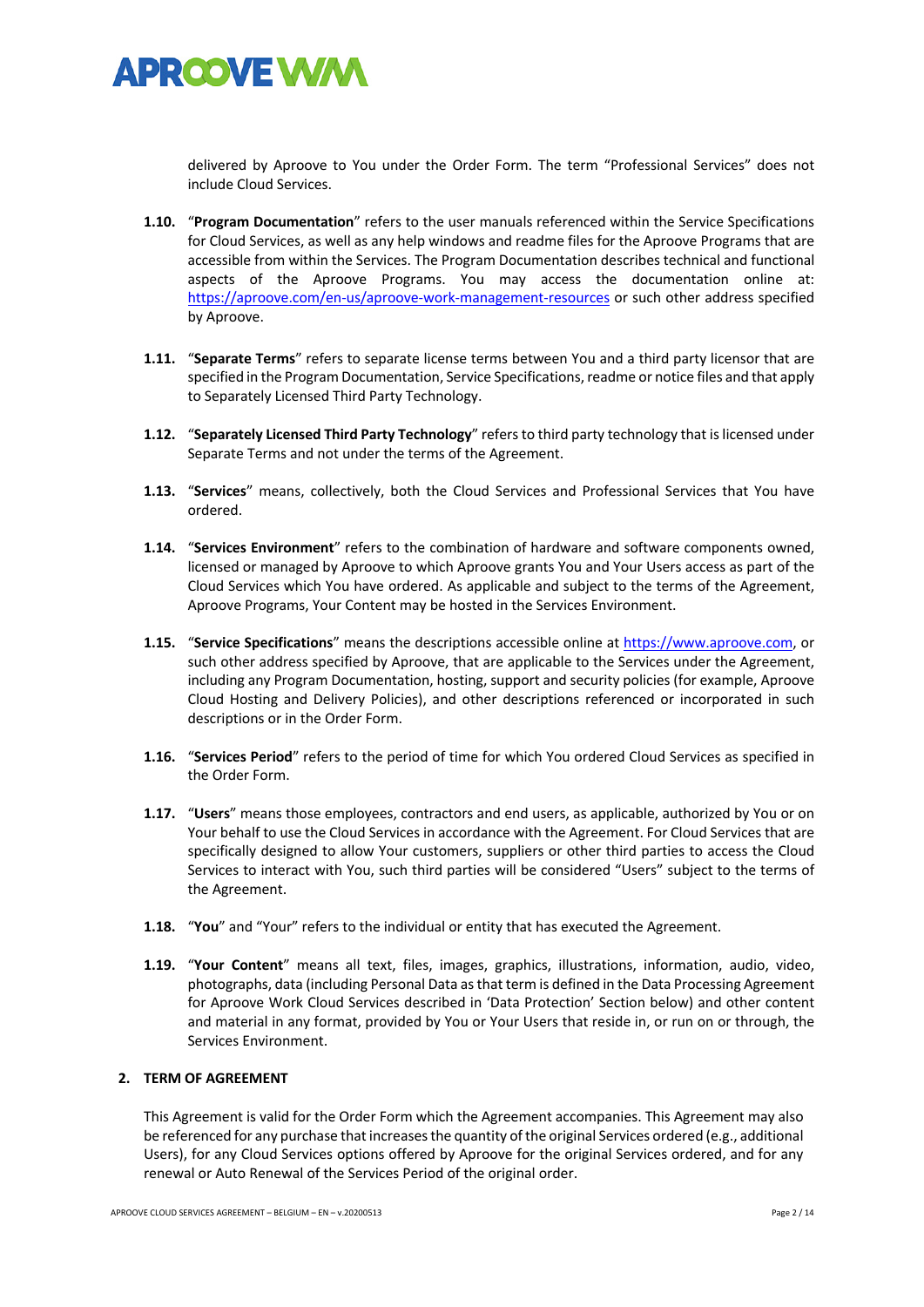

# **3. RIGHTS GRANTED**

- **3.1.** For the duration of the Services Period and subject to Your payment obligations, and except as otherwise set forth in the Agreement, You have the worldwide, non-exclusive, non-assignable, and non-transferable limited right to access and use the Services that You ordered, including anything developed by Aproove and delivered to You as part of the Services, solely for Your internal business operations and subject to the terms of the Agreement, including the Service Specifications. You may allow Your Users to use the Services for this purpose and You are responsible for Your Users' compliance with the Agreement.
- **3.2.** You do not acquire under the Agreement any right or license to use the Services, including the Aproove Programs and Services Environment, in excess of the scope and/or duration of the Services stated in Form Order. Upon the end of the Services ordered, Your right to access and use the Services will terminate.
- **3.3.** To enable Aproove to provide You and Your Users with the Services, You grant Aproove the right to use, process and transmit, in accordance with the Agreement, Your Content for the duration of the Services Period plus any additional post-termination period during which Aproove provides You with access to retrieve an export file of Your Content.
- **3.4.** Except as otherwise expressly set forth in the Order Form for certain Cloud Services offerings (e.g., a private cloud hosted at Your facility), You acknowledge that Aproove has no delivery obligation for Aproove Programs and will not ship copies of such programs to You as part of the Services.
- **3.5.** The Services may contain or require the use of Separately Licensed Third Party Technology. You are responsible for complying with the Separate Terms specified by Aproove that govern Your use of Separately Licensed Third Party Technology. Aproove may provide certain notices to You in the Service Specifications, Program Documentation, readme or notice files in connection with such Separately Licensed Third Party Technology. The third party owner, author or provider of such Separately Licensed Third Party Technology retains all ownership and intellectual property rights in and to such Separately Licensed Third Party Technology.

# **4. OWNERSHIP AND RESTRICTIONS**

- **4.1.** You retain all ownership and intellectual property rights in and to Your Content. Aproove or its licensors retain all ownership and intellectual property rights to the Services, including Aproove Programs and Ancillary Programs, and derivative works thereof, and to anything developed or delivered by or on behalf of Aproove under the Agreement.
- **4.2.** You may not, and may not cause or permit others to:
	- a) remove or modify any program markings or any notice of Aproove's or its licensors' proprietary rights;
	- b) make the programs or materials resulting from the Services (excluding Your Content ) available in any manner to any third party for use in the third party's business operations (unless such access is expressly permitted for the specific Services You have acquired);
	- c) modify, make derivative works of, disassemble, decompile, reverse engineer, reproduce, distribute, republish or download any part of the Services (the foregoing prohibitions include but are not limited to review of data structures or similar materials produced by programs) unless required to be permitted by law for interoperability, or access or use the Services in order to build or support, and/or assist a third party in building or supporting, products or Services competitive to Aproove;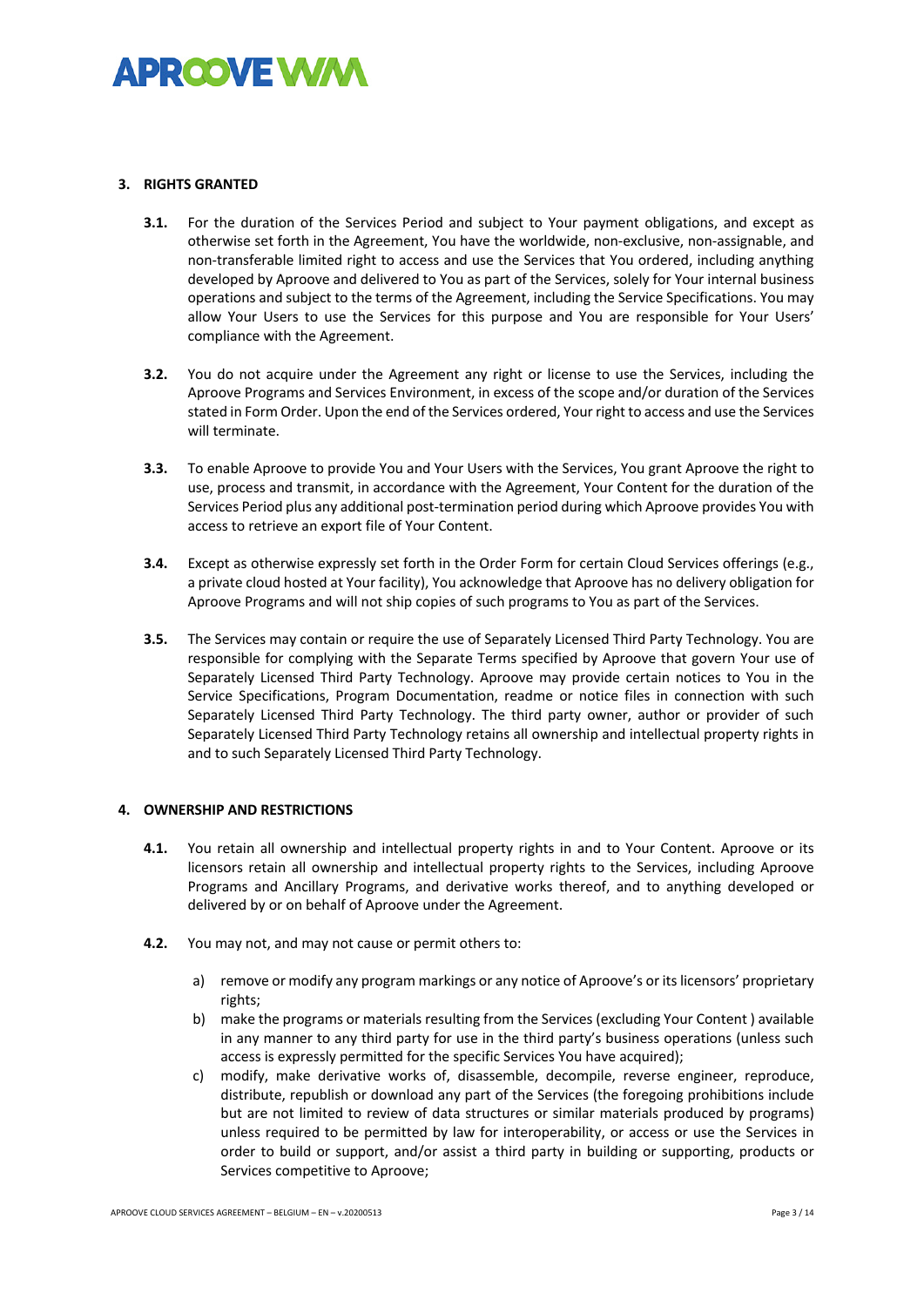

- d) perform or disclose any benchmark or performance tests of the Services, including the Aproove Programs;
- e) perform or disclose any of the following security testing of the Services Environment or associated infrastructure: network discovery, port and service identification, vulnerability scanning, password cracking, remote access testing, or penetration testing; and
- f) license, sell, rent, lease, transfer, assign, distribute, host, outsource, permit timesharing or service bureau use, or otherwise commercially exploit or make available the Services, Aproove Programs, Ancillary Programs, Services Environments or Aproove materials to any third party, other than as expressly permitted under the terms of the applicable order.
- **4.3.** The rights granted to You under this Agreement are also conditioned on the following:
	- a) except as expressly provided herein or in the Order Form, no part of the Services may be copied, reproduced, distributed, republished, downloaded, displayed, posted or transmitted in any form or by any means, including but not limited to electronic, mechanical, photocopying, recording, or other means; and
	- b) You make every reasonable effort to prevent unauthorized third parties from accessing the Services.

# **5. SERVICE SPECIFICATIONS**

- **5.1.** The Services are subject to and governed by Service Specifications applicable to Your order. Service Specifications may define provisioning and management processes applicable to the Services (such as capacity planning), types and quantities of system resources (such as storage allotments), functional and technical aspects of the Aproove Programs, as well as any Services deliverables. You acknowledge that use of the Services in a manner not consistent with the Service Specifications may adversely affect Services performance and/or may result in additional fees. If the Services permit You to exceed the ordered quantity (e.g., soft limits on counts for Users, sessions, storage, etc.), then You are responsible for promptly purchasing additional quantity to account for Your excess usage. For any month that You do not promptly purchase such additional quantity, Aproove may require You to pay, in addition to the fees for the additional quantity, an excess usage fee for those Services equivalent to 10% of the fees for the additional quantity in the month in which such excess usage occurred.
- **5.2.** Aproove may make changes or updates to the Services (such as infrastructure, security, technical configurations, application features, etc.) during the Services Period, including to reflect changes in technology, industry practices, patterns of system use. The Service Specifications are subject to change at Aproove's discretion; however, Aproove changes to the Service Specifications will not result in a material reduction in the level of performance or availability of the applicable Services provided to You for the duration of the Services Period as defined in the Order Form.
- **5.3.** The Order Form will specify the Data Center Region in which Your Services Environment will reside. As described in the Service Specifications and to the extent applicable to the Cloud Services that You have ordered, Aproove will provide backup environments in the Data Center Region stated in the Order Form. Aproove and its affiliates may perform certain aspects of Cloud Services, such as service administration and support, as well as other Services (including Professional Services and disaster recovery), from locations and/or through use of subcontractors, worldwide.

# **6. USE OF THE SERVICES**

**6.1.** You are responsible for identifying and authenticating all Users, for approving access by such Users to the Services, for controlling against unauthorized access by Users, and for maintaining the confidentiality of usernames, passwords and account information. By federating or otherwise associating Your and Your Users' usernames, passwords and accounts with Aproove, You accept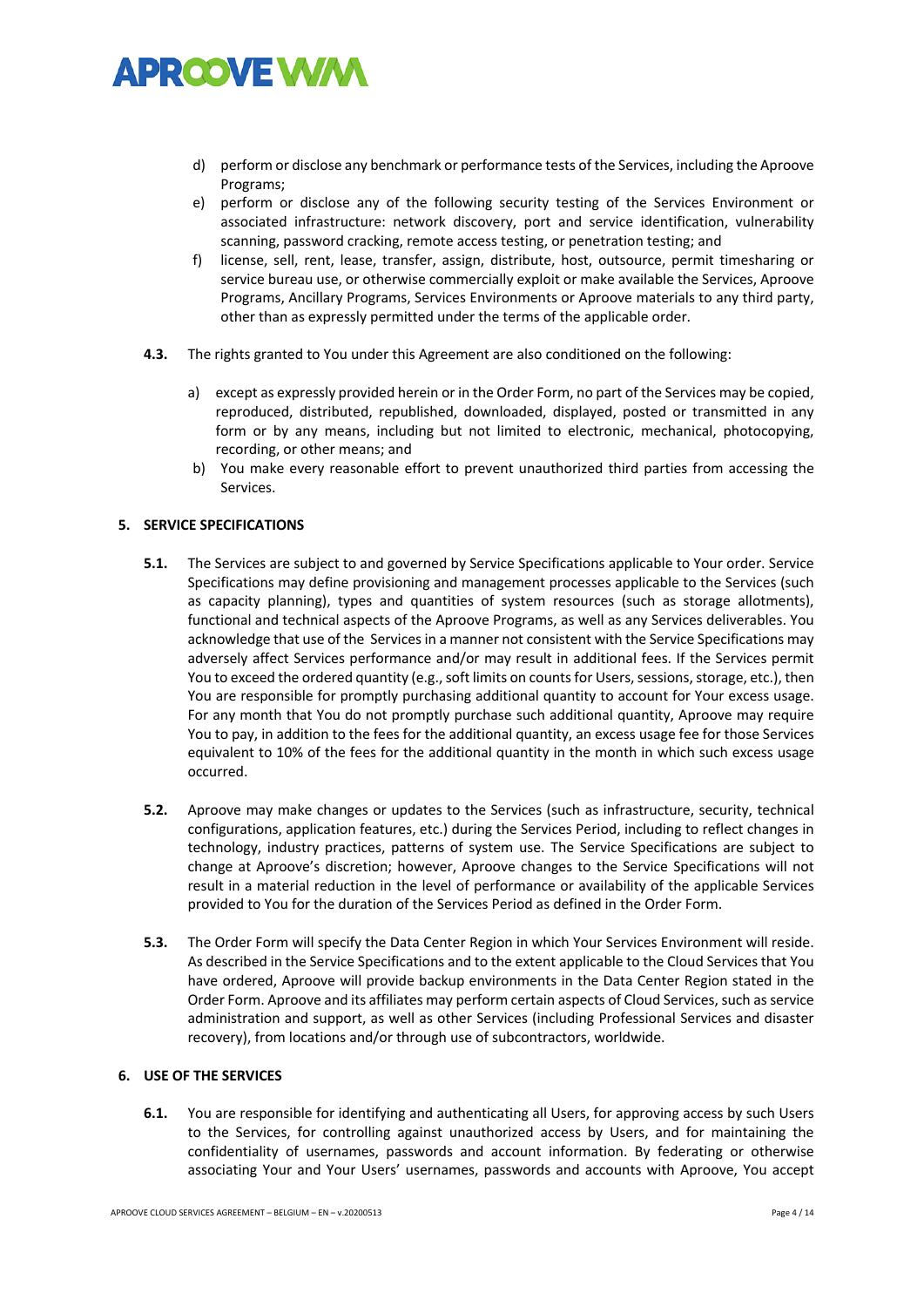

responsibility for the confidentiality and timely and proper termination of user records in Your local (intranet) identity infrastructure or on Your local Device. Aproove is not responsible for any harm caused by Your Users, including individuals who were not authorized to have access to the Services but who were able to gain access because usernames, passwords or accounts were not terminated on a timely basis in Your local identity management infrastructure or Your local Device. You are responsible for all activities that occur under Your and Your Users' usernames, passwords or accounts or as a result of Your or Your Users' access to the Services, and agree to notify Aproove immediately of any unauthorized use. You agree to make every reasonable effort to prevent unauthorized third parties from accessing the Services.

- **6.2.** You agree not to use or permit use of the Services, including by uploading, emailing, posting, publishing or otherwise transmitting any material, including Your Content, for any purpose that may (a) menace or harass any person or cause damage or injury to any person or property, (b) involve the publication of any material that is false, defamatory, harassing or obscene, (c) violate privacy rights or promote bigotry, racism, hatred or harm, (d) constitute unsolicited bulk e-mail, "junk mail", "spam" or chain letters; (e) constitute an infringement of intellectual property or other proprietary rights, or (f) otherwise violate applicable laws, ordinances or regulations. In addition to any other rights afforded to Aproove under the Agreement, Aproove reserves the right, but has no obligation, to take remedial action if any material violates the restrictions in the foregoing sentence, including the removal or disablement of access to such material. Aproove shall have no liability to You in the event that Aproove takes such action. You shall have sole responsibility for the accuracy, quality, integrity, legality, reliability, appropriateness and ownership of all of Your Content . You agree to defend and indemnify Aproove against any claim arising out of a violation of Your obligations under this Section.
- **6.3.** You are required to accept all patches, bug fixes, updates, maintenance and service packs (collectively, "Patches") necessary for the proper function and security of the Services, including for the Aproove Programs, as such Patches are generally released by Aproove as described in the Service Specifications. Aproove is not responsible for performance or security issues encountered with the Cloud Services that result from Your failure to accept the application of Patches that are necessary for the proper function and security of the Services. Except for emergency or security related maintenance activities, Aproove will coordinate with You the scheduling of application of Patches, where possible, based on Aproove's next available standard maintenance window, according to Aproove Work Maintenance and Technical Support Services.

# **7. FEES AND TAXES**

- **7.1.** Unless otherwise specifically agreed to in the Order Form, all fees payable to Aproove are due within 30 calendar days from the invoice date or immediately if payment by credit card. Once placed, Your order is non-cancelable and the sums paid nonrefundable, except as provided in the Agreement or in the Order Form. You will pay any sales, value-added or other similar taxes imposed by applicable law that Aproove must pay based on the Services You ordered, except for taxes based on Aproove's income. Also, You will reimburse Aproove for reasonable expenses related to providing any Professional Services. Fees for Services listed in an order are exclusive of taxes and expenses.
- **7.2.** You agree and acknowledge that You have not relied on the future availability of any Services, programs or updates in entering into the payment obligations in Your order; however, the preceding does not relieve Aproove of its obligation during the Services Period to deliver Services that You have ordered per the terms of the Agreement.

### **8. SERVICES PERIOD; SUSPENSION AND END OF SERVICES**

**8.1.** Services provided under the Agreement shall be provided for the Services Period defined in the Order Form, unless earlier suspended or terminated in accordance with the Agreement or the Order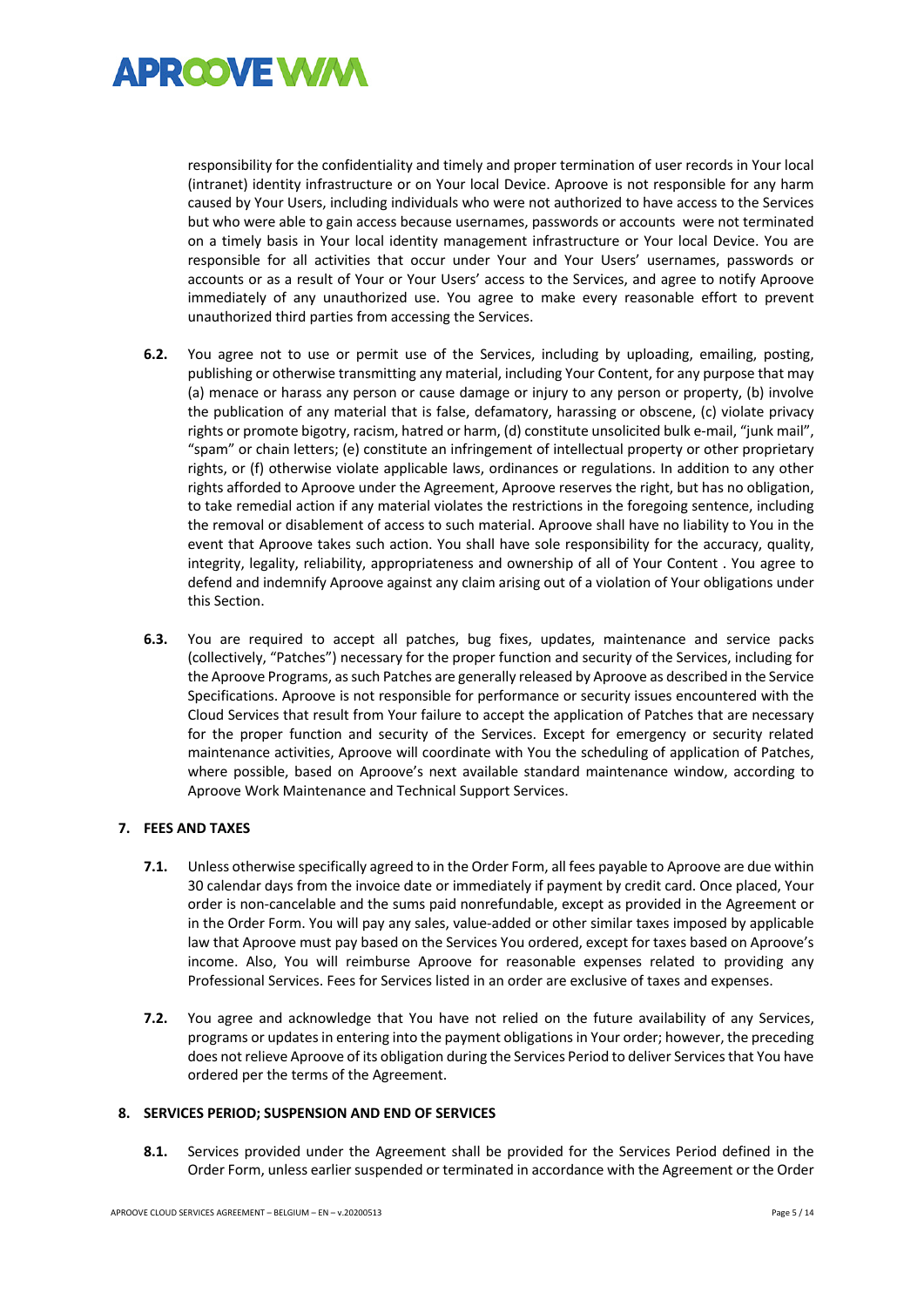

Form. If stated in the Service Specifications or the Order Form, certain Cloud Services that are ordered will Auto Renew for additional Services Periods unless (i) You provide Aproove with written notice no later than sixty (60) calendar days prior to the end of the applicable Services Period of Your intention not to renew such Cloud Services, or (ii) Aproove provides You with written notice no later than ninety (90) calendar days prior to the end of the applicable Services Period of its intention not to renew such Cloud Services.

- **8.2.** Upon the end of the Services, You no longer have rights to access or use the Services, including the associated Aproove Programs and Services Environments; however, at Your request, and for a period of up to 10 calendar days after the end of the applicable Services Period, Aproove will make available Your Content then in the Services Environment for the purpose of retrieval by You. At the end of such 10 calendar day period, and except as may be required by law, Aproove will delete or otherwise render inaccessible any of Your Content that remain in the Services Environment.
- **8.3.** Upon Your request sent before the end of the Services, Aproove may provide reversibility services as Professional Services in order to migrate Your Content. The reversibility services will be invoiced on a man-hour basis according to Aproove's pricing in force at the time of Your request, with a minimum of EUR 1,000. Aproove may request advanced payment for its services and full payment of its outstanding invoices before starting the migration procedure. You shall actively collaborate with Aproove to facilitate the migration of Your Content. When migration is complete, Aproove shall notify You by email. You shall have 5 calendar days from the date of that notification to express any comments concerning the correct execution of the migration of Your Content. In the absence of comments after this period, migration shall be deemed as performed properly. In order to be taken into consideration, the comments must clearly identify the discrepancies. After the migration of Your Content, Aproove will delete or otherwise render inaccessible any of Your Content that remain in the Services Environment.
- **8.4.** Aproove may temporarily suspend Your password, account, and access to or use of the Services if You or Your Users violate any provision within the 'Rights Granted', 'Ownership and Restrictions', 'Fees and Taxes', 'Use of the Services', or 'Export' Sections of the Agreement, or if in Aproove's reasonable judgment, the Services or any component thereof are about to suffer a significant threat to security or functionality. Aproove will provide advance notice to You of any such suspension in Aproove's reasonable discretion based on the nature of the circumstances giving rise to the suspension. Aproove will use reasonable efforts to re-establish the affected Services promptly after Aproove determines, in its reasonable discretion, that the situation giving rise to the suspension has been cured; however, during any suspension period, Aproove will make available to You Your Content as existing in the Services Environment on the date of suspension. Aproove may terminate the Services under an order if any of the foregoing causes of suspension is not cured within 30 calendar days after Aproove's initial notice thereof. Any suspension or termination by Aproove under this paragraph shall not excuse You from Your obligation to make payment(s) under the Agreement.
- **8.5.** If either of us breaches a material term of the Agreement (including but not limited to nonpayment of fees) and fails to correct the breach within 30 calendar days of written specification of the breach, then the breaching party is in default and the non-breaching party may terminate the order under which the breach occurred. If Aproove terminates the order as specified in the preceding sentence, You must pay within 30 calendar days all amounts that have accrued prior to such termination, as well as all sums remaining unpaid for the Services under such order plus related taxes and expenses. Except for nonpayment of fees, the nonbreaching party may agree in its sole discretion to extend the 30 calendar day period for so long as the breaching party continues reasonable efforts to cure the breach. You agree that if You are in default under the Agreement, You may not use those Services ordered.
- **8.6.** Provisions that survive termination or expiration of the Agreement are those relating to limitation of liability, indemnification, confidentiality, payment and others which by their nature are intended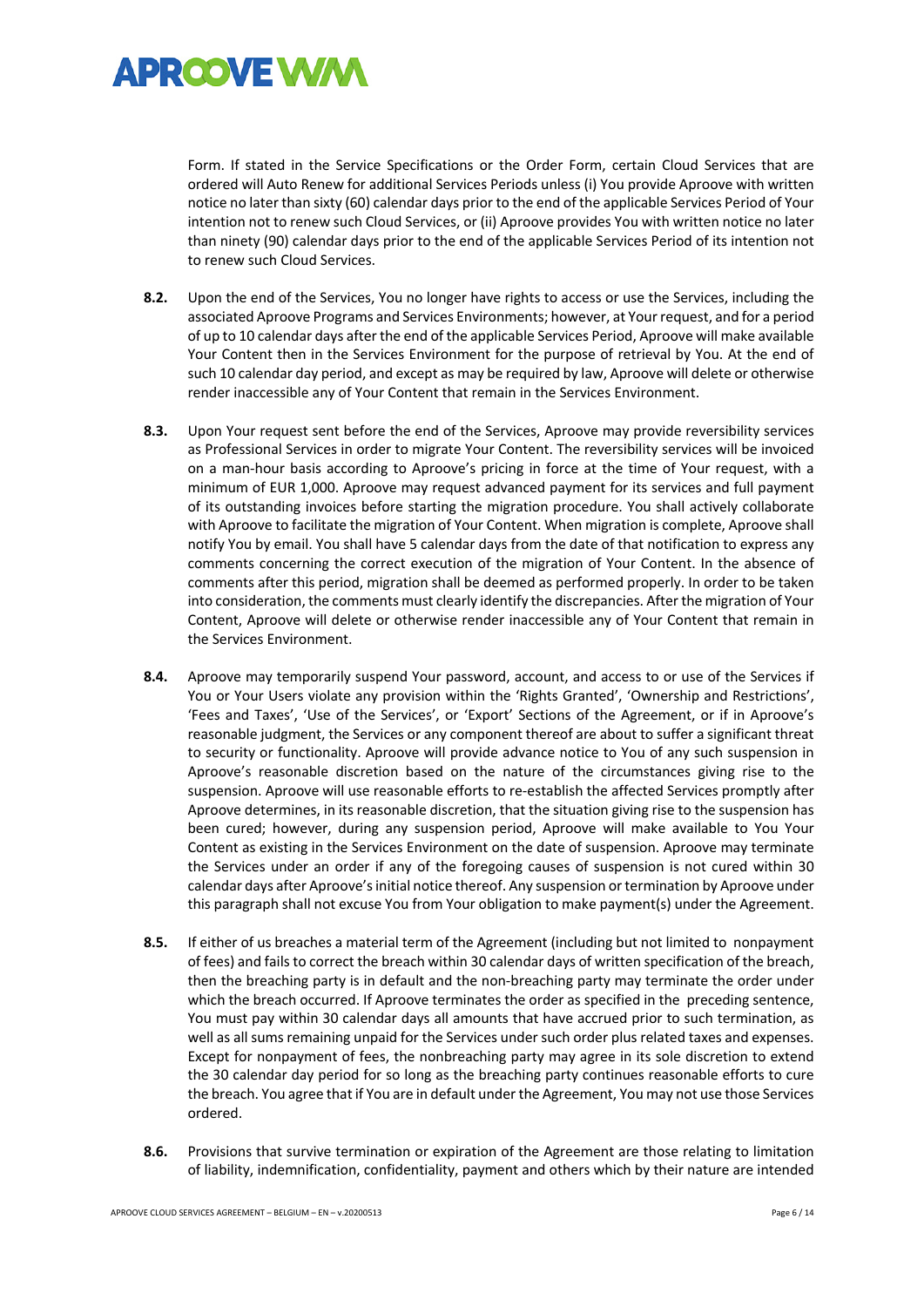

to survive.

### **9. CONFIDENTIALITY**

- **9.1.** By virtue of the Agreement, the parties may have access to information that is confidential to one another ("Confidential Information"). We each agree to disclose only information that is required for the performance of obligations under the Agreement. Confidential information shall be limited to the terms and pricing under the Agreement, Your Content residing in the Services Environment, and all information clearly identified as confidential at the time of disclosure.
- **9.2.** A party's Confidential Information shall not include information that: (a) is or becomes a part of the public domain through no act or omission of the other party; (b) was in the other party's lawful possession prior to the disclosure and had not been obtained by the other party either directly or indirectly from the disclosing party; (c) is lawfully disclosed to the other party by a third party without restriction on the disclosure; or (d) is independently developed by the other party.
- **9.3.** We each agree not to disclose each other's Confidential Information to any third party other than as set forth in the following sentence for a period of five (5) years from the date of the disclosing party's disclosure of the Confidential Information to the receiving party; however, Aproove will hold Your Confidential Information that resides within the Services Environment in confidence for as long as such information resides in the Services Environment. We each may disclose Confidential Information only to those employees, agents or subcontractors who are required to protect it against unauthorized disclosure in a manner no less protective than required under the Agreement. Aproove will protect the confidentiality of Your Content residing in the Services Environment in accordance with the Aproove security practices defined in the Order Form. In addition, Your Personal Data will be treated in accordance with the terms of the 'Data Protection' Section. Nothing shall prevent either party from disclosing the terms or pricing under the Agreement or orders placed under the Agreement in any legal proceeding arising from or in connection with the Agreement or from disclosing the Confidential Information to a governmental entity as required by law.

### **10. DATA PROTECTION**

- **10.1.** In performing the Services, Aproove will comply with the Aproove Privacy Policy, which is available at https://www.aproove.com/legals and incorporated herein by reference. The Aproove Privacy Policy is subject to change at Aproove's discretion; however, Aproove policy changes will not result in a material reduction in the level of protection provided for Your Personal Data provided as part of Your Content during the Services Period.
- **10.2.** Aproove's Data Processing Agreement for Aproove Work Cloud Services (the "Data Processing Agreement"), which is available at https://www.aproove.com/legals and incorporated herein by reference, describes the parties' respective roles for the processing and control of Personal Data that You provide to Aproove as part of the Cloud Services. Aproove will act as a data processor, and will act on Your instruction concerning the treatment of Your Personal Data residing in the Services Environment, as specified in the Agreement, the Data Processing Agreement and the applicable order. You agree to provide any notices and obtain any consents related to Your use of the Services and Aproove's provision of the Services, including those related to the collection, use, processing, transfer and disclosure of Personal Data.
- **10.3.** The Service Specifications applicable in the Order Form define the administrative, physical, technical and other safeguards applied to Your Content residing in the Services Environment, and describe other aspects of system management applicable to the Services. You are responsible for any security vulnerabilities, and the consequences of such vulnerabilities, arising from Your Content , including any viruses, Trojan horses, worms or other programming routines contained in Your Content that could limit or harm the functionality of a computer or that could damage, intercept or expropriate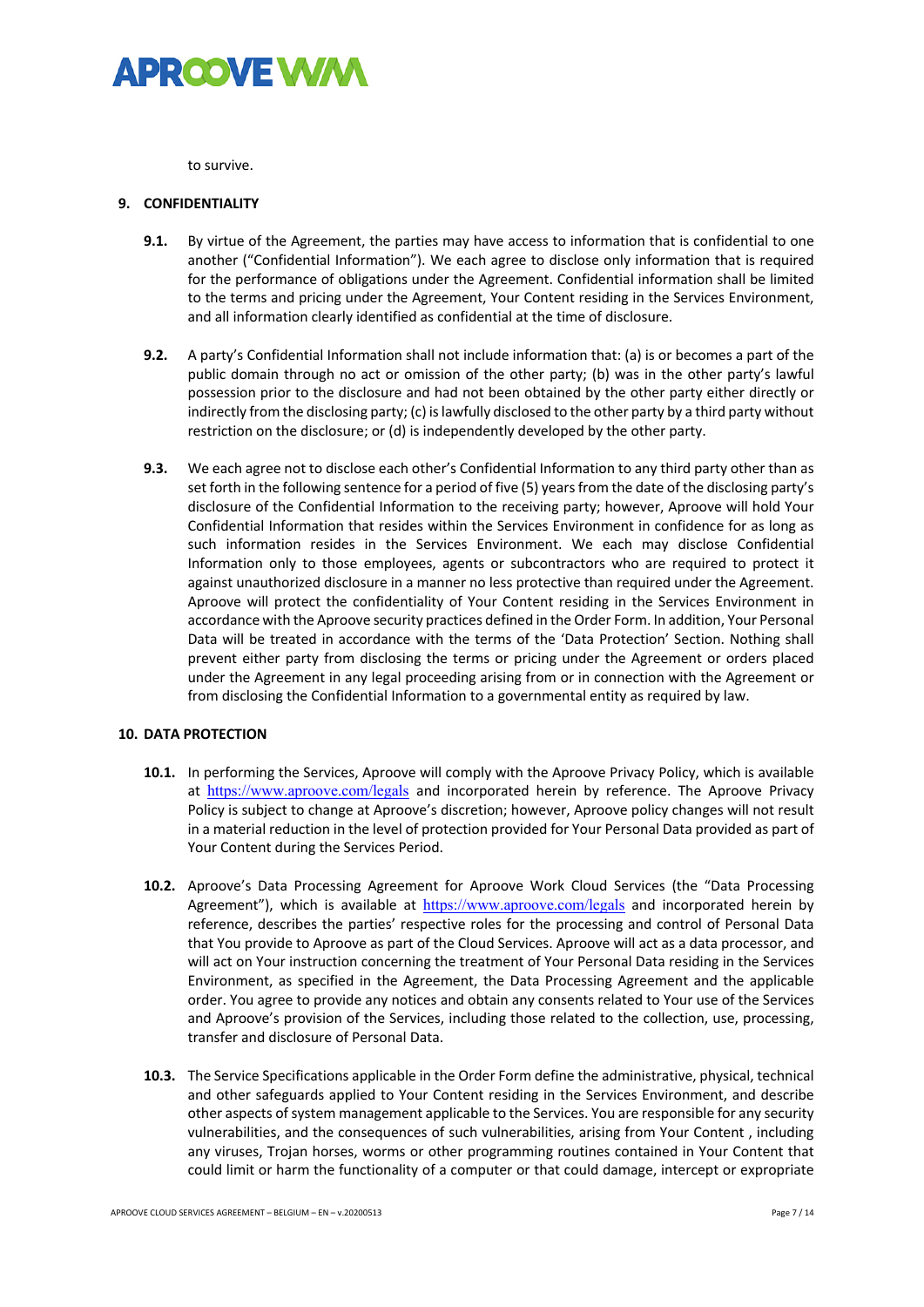

data.

**10.4.** You may not provide Aproove access to health, political opinions, racial or ethnic, religious or philosophical beliefs, financials or similarly sensitive personal information that imposes specific data security obligations for the processing of such data unless specified in the Order Payment and Data Processing Agreement.

# **11. WARRANTIES, DISCLAIMERS AND EXCLUSIVE REMEDIES**

- **11.1.** Aproove warrants that it will perform (i) Cloud Services in all material respects as described in the Service Specifications and/or in the Order Form, and (ii) Professional Services in a professional manner in accordance with the Service Specifications and/or the Order Form,. If the Services provided to You were not performed as warranted, You must promptly provide written notice to Aproove that describes the deficiency in the Services (including, as applicable, the service request number notifying Aproove of the deficiency in the Services).
- **11.2.** APROOVE DOES NOT GUARANTEE THAT (A) THE SERVICES WILL BE PERFORMED ERROR-FREE OR UNINTERRUPTED, OR THAT APROOVE WILL CORRECT ALL SERVICES ERRORS, (B) THE SERVICES WILL OPERATE IN COMBINATION WITH YOUR CONTENT OR YOUR APPLICATIONS, OR WITH ANY OTHER HARDWARE, SOFTWARE, SYSTEMS, SERVICES OR DATA NOT PROVIDED BY APROOVE, AND (C) THE SERVICES WILL MEET YOUR REQUIREMENTS, SPECIFICATIONS OR EXPECTATIONS. YOU ACKNOWLEDGE THAT APROOVE DOES NOT CONTROL THE TRANSFER OF DATA OVER COMMUNICATIONS FACILITIES, INCLUDING THE INTERNET, AND THAT THE SERVICES MAY BE SUBJECT TO LIMITATIONS, DELAYS, AND OTHER PROBLEMS INHERENT IN THE USE OF SUCH COMMUNICATIONS FACILITIES. APROOVE IS NOT RESPONSIBLE FOR ANY DELAYS, DELIVERY FAILURES, OR OTHER DAMAGE RESULTING FROM SUCH PROBLEMS. APROOVE IS NOT RESPONSIBLE FOR ANY ISSUES RELATED TO THE PERFORMANCE, OPERATION OR SECURITY OF THE SERVICES THAT ARISE FROM YOUR CONTENT, YOUR APPLICATIONS OR THIRD PARTY CONTENT. APROOVE DOES NOT MAKE ANY REPRESENTATION OR WARRANTY REGARDING THE RELIABILITY, ACCURACY, COMPLETENESS, CORRECTNESS, OR USEFULNESS OF THIRD PARTY CONTENT OR SERVICES, AND DISCLAIMS ALL LIABILITIES ARISING FROM OR RELATED TO THIRD PARTY CONTENT OR SERVICES.
- **11.3.** FOR ANY BREACH OF THE SERVICES WARRANTY, YOUR EXCLUSIVE REMEDY AND APROOVE'S ENTIRE LIABILITY SHALL BE THE CORRECTION OF THE DEFICIENT SERVICES THAT CAUSED THE BREACH OF WARRANTY, OR, IF APROOVE CANNOT SUBSTANTIALLY CORRECT THE DEFICIENCY IN A COMMERCIALLY REASONABLE MANNER, YOU MAY END THE DEFICIENT SERVICES AND APROOVE WILL REFUND TO YOU THE FEES FOR THE TERMINATED SERVICES THAT YOU PRE-PAID TO APROOVE FOR THE PERIOD FOLLOWING THE EFFECTIVE DATE OF TERMINATION.
- **11.4.** TO THE EXTENT NOT PROHIBITED BY LAW, THESE WARRANTIES ARE EXCLUSIVE AND ALL OTHER WARRANTIES OR CONDITIONS, WHETHER EXPRESS OR IMPLIED, ARE EXPRESSLY EXCLUDED, INCLUDING FOR SOFTWARE, HARDWARE, SYSTEMS, NETWORKS OR ENVIRONMENTS OR FOR MERCHANTABILITY, SATISFACTORY QUALITY AND FITNESS FOR A PARTICULAR PURPOSE.

# **12. LIMITATION OF LIABILITY**

NOTHING IN THIS AGREEMENT SHALL LIMIT APROOVE'S LIABILITY FOR PERSONAL INJURY OR DEATH CAUSED BY THE NEGLIGENCE OF APROOVE, OR APROOVE'S LIABILITY IN THE TORT OF DECEIT. NEITHER PARTY SHALL BE LIABLE FOR ANY INDIRECT, INCIDENTAL, SPECIAL, PUNITIVE, OR CONSEQUENTIAL DAMAGES, OR ANY LOSS OF REVENUE OR PROFITS (EXCLUDING FEES UNDER THIS AGREEMENT), DATA, OR DATA USE. APROOVE'S AGGREGATE LIABILITY FOR ALL DAMAGES ARISING OUT OF OR RELATED TO THIS AGREEMENT OR YOUR ORDER, WHETHER IN CONTRACT OR TORT, OR OTHERWISE, SHALL BE LIMITED TO THE TOTAL AMOUNTS ACTUALLY PAID TO APROOVE FOR THE SERVICES UNDER THE ORDER GIVING RISE TO THE LIABILITY IN THE TWELVE (12) MONTH PERIOD IMMEDIATELY PRECEDING THE EVENT GIVING RISE TO SUCH LIABILITY LESS ANY REFUNDS OR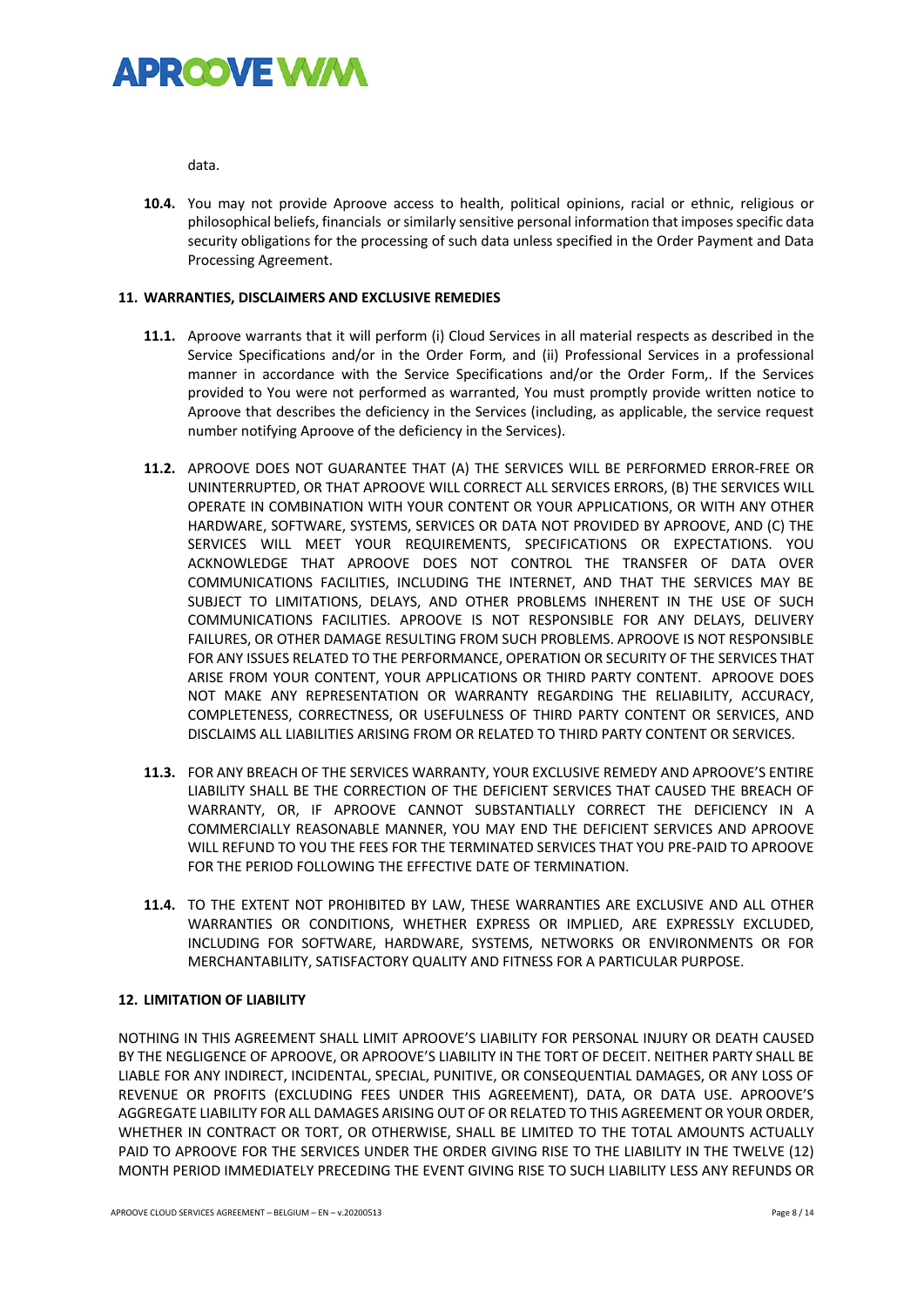

#### CREDITS RECEIVED BY YOU FROM APROOVE UNDER SUCH ORDER.

#### **13. INDEMNIFICATION**

- **13.1.** Subject to the terms of this 'Indemnification' Section , if a third party makes a claim against either You or Aproove ("Recipient" which may refer to You or Aproove depending upon which party received the Material), that any information, design, specification, instruction, software, service, data, hardware, or material (collectively, "Material") furnished by either You or Aproove ("Provider" which may refer to You or Aproove depending on which party provided the Material) and used by the Recipient infringes the third party's intellectual property rights, the Provider, at the Provider's sole cost and expense, will defend the Recipient against the claim and indemnify the Recipient from the damages, liabilities, costs and expenses awarded by the court to the third party claiming infringement or the settlement agreed to by the Provider, if the Recipient does the following:
	- a. notifies the Provider promptly in writing, not later than 30 calendar days after the Recipient receives notice of the claim (or sooner if required by applicable law);
	- b. gives the Provider sole control of the defense and any settlement negotiations; and
	- c. gives the Provider the information, authority and assistance the Provider needs to defend against or settle the claim.
- **13.2.** If the Provider believes or it is determined that any of the Material may have violated a third party's intellectual property rights, the Provider may choose to either modify the Material to be noninfringing (while substantially preserving its utility or functionality) or obtain a license to allow for continued use, or if these alternatives are not commercially reasonable, the Provider may end the license for, and require return of, the applicable Material and refund any unused, prepaid fees the Recipient may have paid to the other party for such Material. If such return materially affects Aproove's ability to meet its obligations under the relevant order, then Aproove may, at its option and upon 30 calendar days prior written notice, terminate the order.
- **13.3.** The Provider will not indemnify the Recipient if the Recipient (a) alters the Material or uses it outside the scope of use identified in the Provider's user or program documentation or Service Specifications, (b) uses a version of the Material which has been superseded, if the infringement claim could have been avoided by using an unaltered current version of the Material which was made available to the Recipient, or (c) continues to use the applicable Material after the end of the license to use that Material. The Provider will not indemnify the Recipient to the extent that an infringement claim is based upon any information, design, specification, instruction, software, service, data, hardware or material not furnished by the Provider. Aproove will not indemnify You for any portion of an infringement claim that is based upon the combination of any Material with any products or Services not provided by Aproove. Aproove will not indemnify You to the extent that an infringement claim is based on any Material from a third party portal or other external source that is accessible to You within or from the Services (e.g., a social media post from a third party blog or forum, a third party Web page accessed via a hyperlink, etc.). Aproove will not indemnify You for infringement caused by Your actions against any third party if the Services as delivered to You and used in accordance with the terms of the Agreement would not otherwise infringe any third party intellectual property rights. Aproove will not indemnify You for any intellectual property infringement claim(s) known to You at the time Services rights are obtained.
- **13.4.** The term "Material" defined above does not include Separately Licensed Third Party Technology. Solely with respect to Separately Licensed Third Party Technology that is part of or is required to use the Cloud Services and that is used: (a) in unmodified form; (b) as part of or as required to use the Cloud Services; and (c) in accordance with the usage grant for the relevant Cloud Services and all other terms and conditions of the Agreement, Aproove will indemnify You for infringement claims for Separately Licensed Third Party Technology to the same extent as Aproove is required to provide infringement indemnification for Materials under the terms of the Agreement.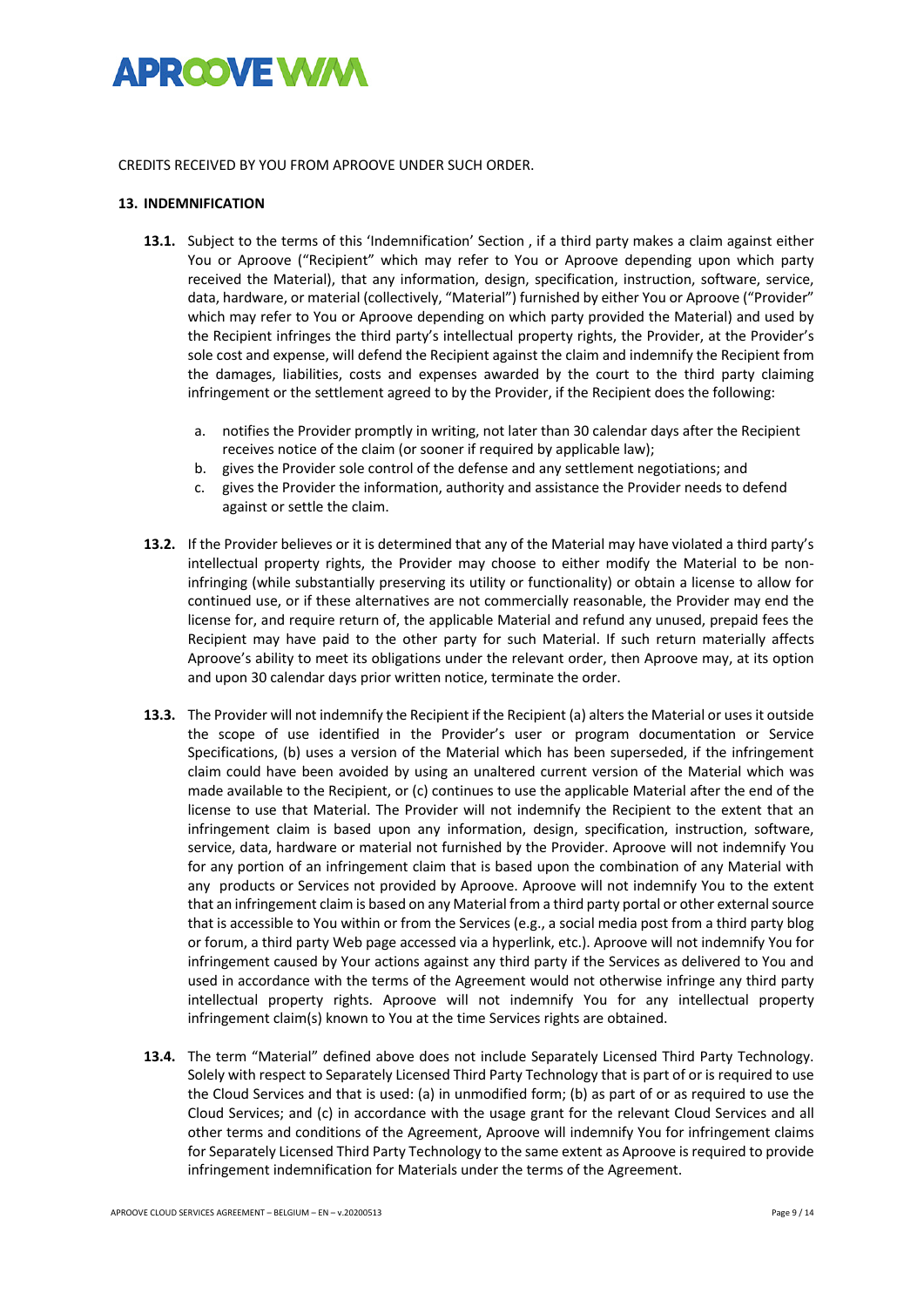

**13.5.** This 'Indemnification' Section provides the parties' exclusive remedy for any infringement claims or damages.

### **14. THIRD PARTY WEB SITES, CONTENT, PRODUCTS AND SERVICES**

The Services may enable You to link to, transmit Your Content to, or otherwise access, other Web sites, content, products, services, and information of third parties. Aproove does not control and is not responsible for such Web sites or any such content, products, services and information accessible from or provided through the Services, and You bear all risks associated with access to and use of such Web sites and third party content, products, services and information.

#### **15. SERVICES TOOLS AND ANCILLARY PROGRAMS**

- **15.1.** Aproove may use tools, scripts, software, and utilities (collectively, the "Tools") to monitor and administer the Services and to help resolve Your Aproove service requests. The Tools will not collect or store any of Your Content residing in the Services Environment, except as necessary to provide the Services or troubleshoot service requests or other problems in the Services. Information collected by the Tools (excluding Your Content ) may also be used to assist in managing Aproove's product and service portfolio, to help Aproove address deficiencies in its product and service offerings, and for license and Services management.
- **15.2.** As part of the Cloud Services, Aproove may provide You with on-line access to download certain Ancillary Programs for use with the Services. If Aproove does not specify separate terms for such Ancillary Programs, then, subject to Your payment obligations, You have the non-exclusive, nonassignable, royalty free, worldwide limited right to use such Ancillary Programs solely to facilitate Your access to, operation of, and/or use of the Services Environment, subject to the terms of the Agreement, including the Services Specifications. Your right to use such Ancillary Programs will terminate upon the earlier of Aproove's notice, the end of the Cloud Services associated with the Ancillary Programs, or the date on which the license to use the Ancillary Programs ends under the Separate Terms specified for such programs.

### **16. SERVICE ANALYSES**

Aproove may (i) compile statistical and other information related to the performance, operation and use of the Services, and (ii) use data from the Services Environment in aggregated form for security and operations management, to create statistical analyses, and for research and development purposes (clauses i and ii are collectively referred to as "Service Analyses"). Aproove may make Service Analyses publicly available; however, Service Analyses will not incorporate Your Content or Confidential Information in a form that could serve to identify You or any individual, and Service Analyses do not constitute Personal Data. Aproove retains all intellectual property rights in Service Analyses.

# **17. EXPORT**

**17.1.** Local Export laws and regulations may apply to the Services. You agree that such export laws may govern Your use of the Services (including technical data) and any Services deliverables provided under the Agreement, and You agree to comply with all such export laws and regulations (including "deemed export" and "deemed re-export" regulations). You agree that no data, information, software programs and/or materials resulting from Services (or direct product thereof) will be exported, directly or indirectly, in violation of these laws, or will be used for any purpose prohibited by these laws including, without limitation, nuclear, chemical, or biological weapons proliferation,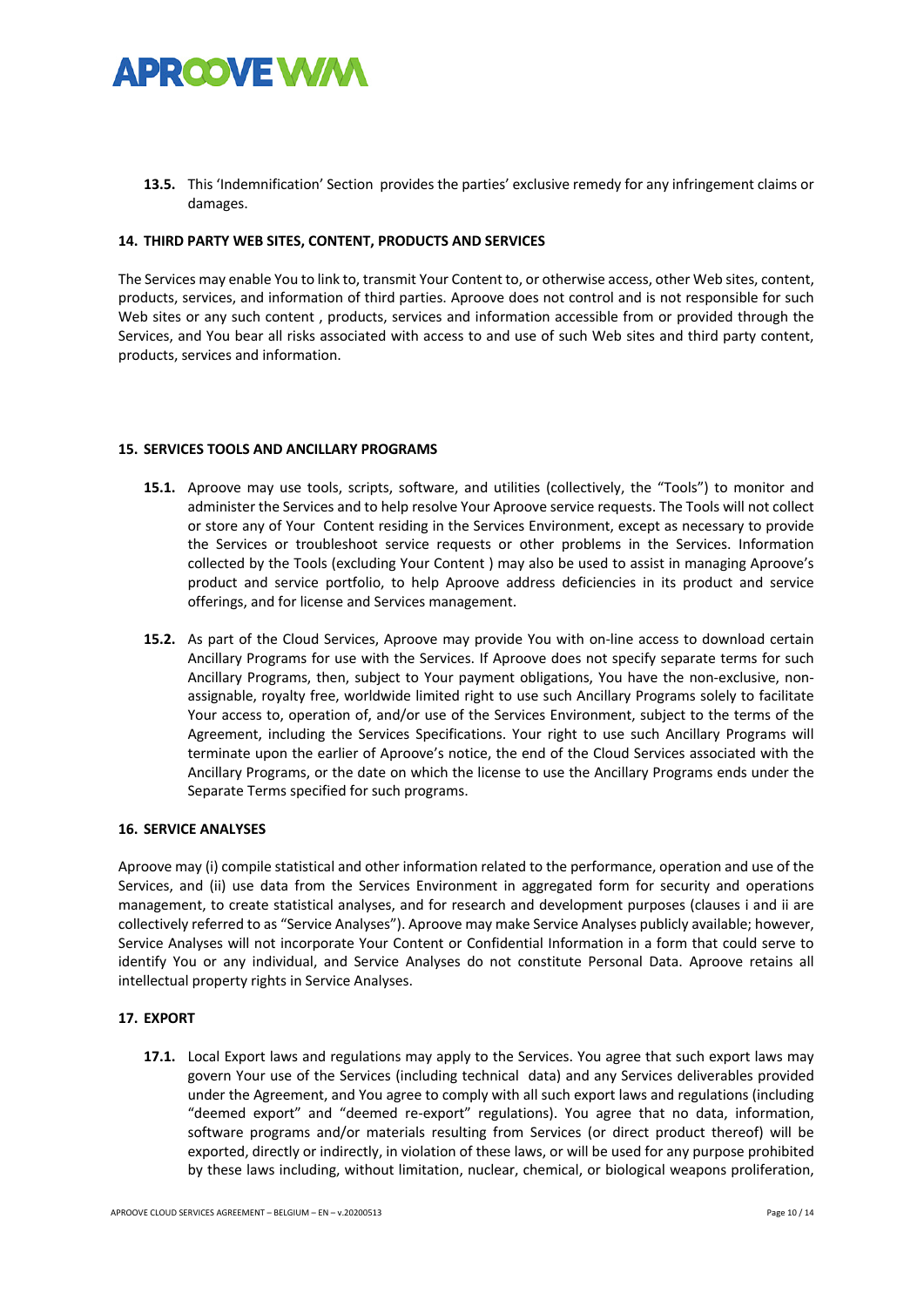

or development of missile technology.

**17.2.** You acknowledge that the Cloud Services are designed with capabilities for You and Your Users to access the Services Environment without regard to geographic location and to transfer or otherwise move Your Content between the Services Environment and other locations such as User workstations. You are solely responsible for the authorization and management of User accounts, as well as export control and geographic transfer of Your Content .

### **18. FORCE MAJEURE**

Neither of us shall be responsible for failure or delay of performance if caused by: an act of war, hostility, or sabotage; act of God; pandemic; electrical, internet, or telecommunication outage that is not caused by the obligated party; government restrictions (including the denial or cancelation of any export, import or other license); or other event outside the reasonable control of the obligated party. We both will use reasonable efforts to mitigate the effect of a force majeure event. If such event continues for more than 30 calendar days, either of us may cancel unperformed Services and affected orders upon written notice. This Section does not excuse either party's obligation to take reasonable steps to follow its normal disaster recovery procedures or Your obligation to pay for the Services.

### **19. NOTICE**

- **19.1.** Any notice required under the Agreement shall be provided to the other party in writing. If You have a dispute with Aproove or if You wish to provide a notice under the 'Indemnification' Section of the Agreement, or if You become subject to insolvency or other similar legal proceedings, You will promptly send written postal notice to Aproove 1 Boulevard Initalis, 7000 Mons, Belgium marked for the attention of the Managing Director with a copy by e-mail at legal@aproove.com.
- **19.2.** To request a termination of Services in accordance with the Agreement, You must submit a service request to Aproove at the address specified in the Order Form.
- **19.3.** Aproove may give notices applicable to Aproove's Cloud Services customer base by means of a general notice on the Aproove portal for the Cloud Services, and notices specific to You by electronic mail to Your e-mail address on record in Aproove's account information or by written communication sent by first class mail or pre-paid post to Your address on record in Aproove's account information.

### **20. ASSIGNMENT**

You may not assign the Agreement or give or transfer the Services (including the Aproove Programs) or an interest in them to another individual or entity. If You grant a security interest in any portion of the Services, the secured party has no right to use or transfer the Services or any deliverables. The foregoing shall not be construed to limit the rights You may otherwise have with respect to Separately Licensed Third Party Technology licensed under open source or similar license terms.

# **21. OTHER**

**21.1.** Aproove is an independent contractor and we agree that no partnership, joint venture, or agency relationship exists between us. We each will be responsible for paying our own employees, including employment related taxes and insurance. You shall defend and indemnify Aproove against liability arising under any applicable laws, ordinances or regulations related to Your termination or modification of the employment of any of Your employees in connection with any Services under the Agreement. You understand that Aproove's business partners and other third parties, including any third party firms retained by You to provide consulting or implementation services or applications that interact with the Cloud Services, are independent of Aproove and are not Aproove's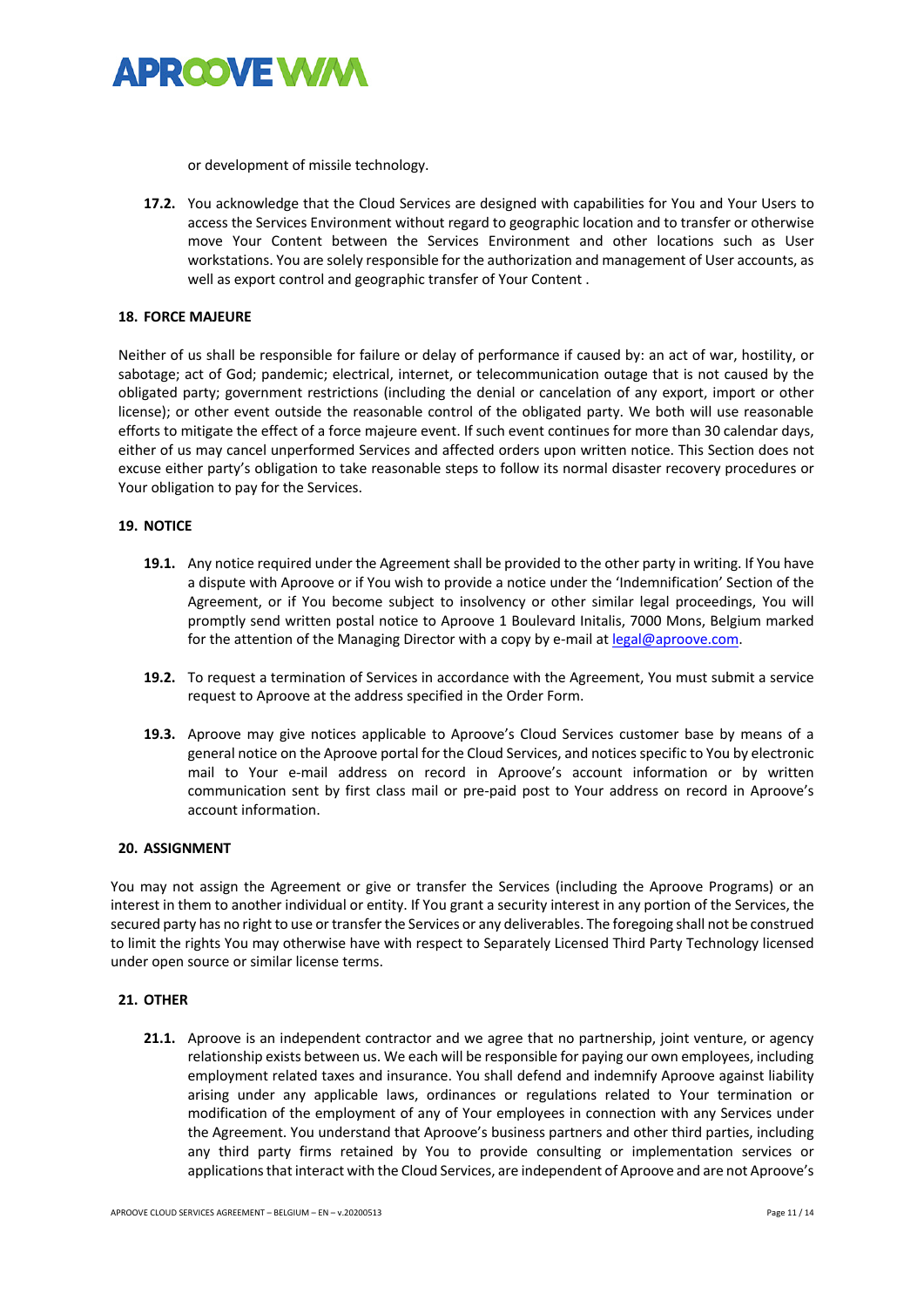

agents. Aproove is not liable for, bound by, or responsible for any problems with the Services arising due to, any acts of any such business partner or third party, unless the business partner or third party is providing Services as an Aproove subcontractor on an engagement ordered under the Agreement and, if so, then only to the same extent as Aproove would be responsible for Aproove resources under the Agreement.

- **21.2.** If any term of the Agreement is found to be invalid or unenforceable, the remaining provisions will remain effective and such term shall be replaced with another term consistent with the purpose and intent of the Agreement.
- **21.3.** Except for actions for nonpayment or breach of Aproove's proprietary rights, no action, regardless of form, arising out of or relating to the Agreement may be brought by either party more than two years after the cause of action has accrued.
- **21.4.** You shall obtain at Your sole expense any rights and consents from third parties necessary for Your Content, as well as other vendor's products provided by You that You use with the Services, including such rights and consents as necessary for Aproove to perform the Services under the Agreement.
- **21.5.** You agree to provide Aproove with all information, access and full good faith cooperation reasonably necessary to enable Aproove to provide the Services and You will perform the actions identified in the Order Form as Your responsibilities.
- **21.6.** You remain solely responsible for Your regulatory compliance in connection with Your use of the Services. You are responsible for making Aproove aware of any technical requirements that result from Your regulatory obligations prior to entering into an order governed by the Agreement. Aproove will cooperate with Your efforts to determine whether use of the standard Aproove Services offering is consistent with those requirements. Additional fees may apply to any additional work performed by Aproove or changes to the Services.
- **21.7.** Aproove may audit Your use of the Services (e.g., through use of software tools) to assess whether Your use of the Services is in accordance with the Order Form and the terms of the Agreement. You agree to cooperate with Aproove's audit and provide reasonable assistance and access to information. Any such audit shall not unreasonably interfere with Your normal business operations. You agree to pay within 30 calendar days of written notification any fees applicable to Your use of the Services in excess of Your rights. If You do not pay, Aproove can end Your Services and/or the Agreement. You agree that Aproove shall not be responsible for any of Your costs incurred in cooperating with the audit.
- **21.8.** The purchase of Cloud Services, Professional Services, or other service offerings, programs or products are all separate offers and separate from any other order. You understand that You may purchase Cloud Services, Professional Services, or other service offerings, programs or products independently of any other order. Your obligation to pay under any order is not contingent on performance of any other service offerings or delivery of programs or products.
- **21.9.** A failure by either Party at any time to require the performance of any obligation hereunder or enforce any provision hereof shall neither be construed as a waiver of any right or remedy hereunder nor in any way affect the validity of this Agreement or any part hereof. No waiver shall be effective unless given in writing, and no waiver of a breach of this Agreement shall constitute a waiver of any preceding or subsequent breach.
- **21.10.** The Agreement may be executed in counterparts each of which shall be deemed an original Agreement for all purposes, including the judicial proof of any of the terms hereof; provided, however that all such counterparts shall constitute one and the same Agreement. The Agreement may be transmitted by facsimile, email or other electronic means and it is the intent of You and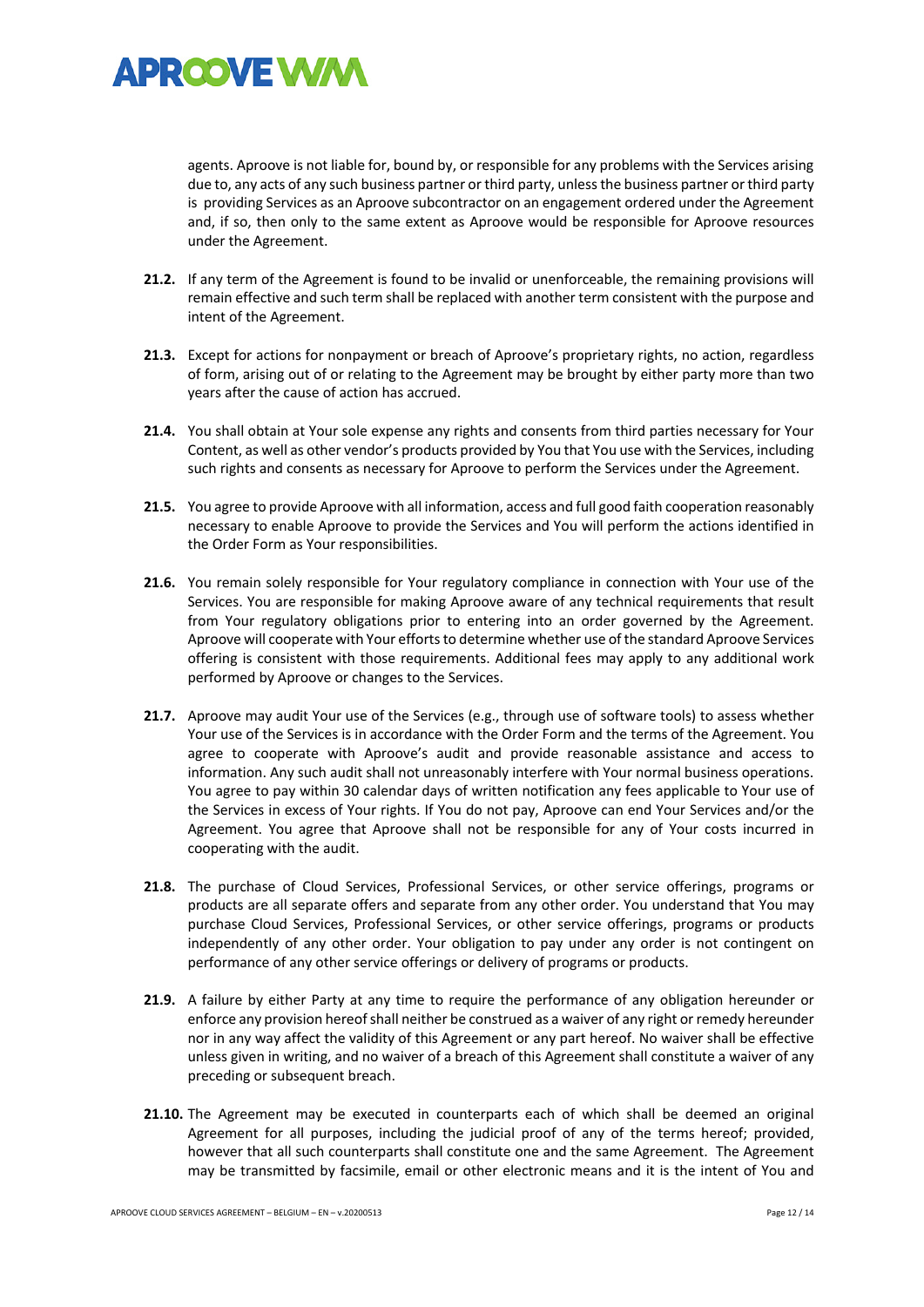

Aproove for the facsimile, scan, electronic or photocopy thereof of any signature to be an original signature and for the facsimile, scan, electronic or a photocopy thereof and any complete facsimile, scan, electronic photocopy of the Agreement to be deemed an original agreement for all legal purposes.

- **21.11.** Electronic Signatures. Each party agrees that the electronic signatures, whether digital or encrypted, of the parties included in this Agreement are intended to authenticate this writing and to have the same force and effect as manual signatures. Delivery of a copy of this Agreement or any other document contemplated hereby bearing an original or electronic signature by facsimile transmission (whether directly from one facsimile device to another by means of a dial-up connection or whether mediated by the worldwide web), by electronic mail in "portable document format" (".pdf") form, or by any other electronic means intended to preserve the original graphic and pictorial appearance of a document, will have the same effect as physical delivery of the paper document bearing an original or electronic signature.
- **21.12.** Either Party shall not hire or solicit for employment any employee or personnel of the other Party during the Duration hereof and for one (1) year thereafter.

### **22. ENTIRE AGREEMENT**

- **22.1.** You agree that the Agreement and the information which is incorporated into the Agreement by written reference (including reference to information contained in a URL or referenced policy), together with the applicable Order Form, is the complete agreement for the Services ordered by You and supersedes all prior or contemporaneous agreements or representations, written or oral, regarding such Services. Nothing in the Agreement excludes or limits Aproove's liability for deceit or fraudulent misrepresentation.
- **22.2.** It is expressly agreed that the terms of the Agreement and any Aproove order shall supersede the terms in any purchase order, procurement internet portal, or other similar non-Aproove document and no terms included in any such purchase order, portal, or other non-Aproove document shall apply to the Services ordered. In the event of any inconsistencies between the terms of an Order Form and this Approve Work Management Cloud Services Agreement, the Order Form shall take precedence; however, unless expressly stated otherwise in an order, the terms of the Data Processing Agreement shall take precedence over any inconsistent terms in the Order Form. Except as otherwise permitted in 'Service Specifications', 'Data Protection' and 'Third Party Web Sites' Sections with respect to the Services, the Agreement and orders hereunder may not be modified and the rights and restrictions may not be altered or waived except in a writing signed by authorized representatives of You and of Aproove. No third party beneficiary relationships are created by the Agreement.

#### **23. GOVERNING LAW AND JURISDICTION**

- **23.1.** The Agreement (including matters of construction, enforcement, and performance) and any claim, controversy or dispute arising under, related to or in connection with this Agreement, the relationship of the parties to this Agreement, and/or the interpretation and enforcement of the rights, duties and obligations of the parties to this Agreement shall be governed by and construed in accordance with the laws of Belgium (without regards to its choice of laws principles that would require the application of the laws of another jurisdiction).
- **23.2.** You and Aproove agree to the exclusive jurisdiction of the Brussels courts located in Belgium, and agree to submit to the exercise of personal jurisdiction of such courts for the purposes of any applicable claim or action.